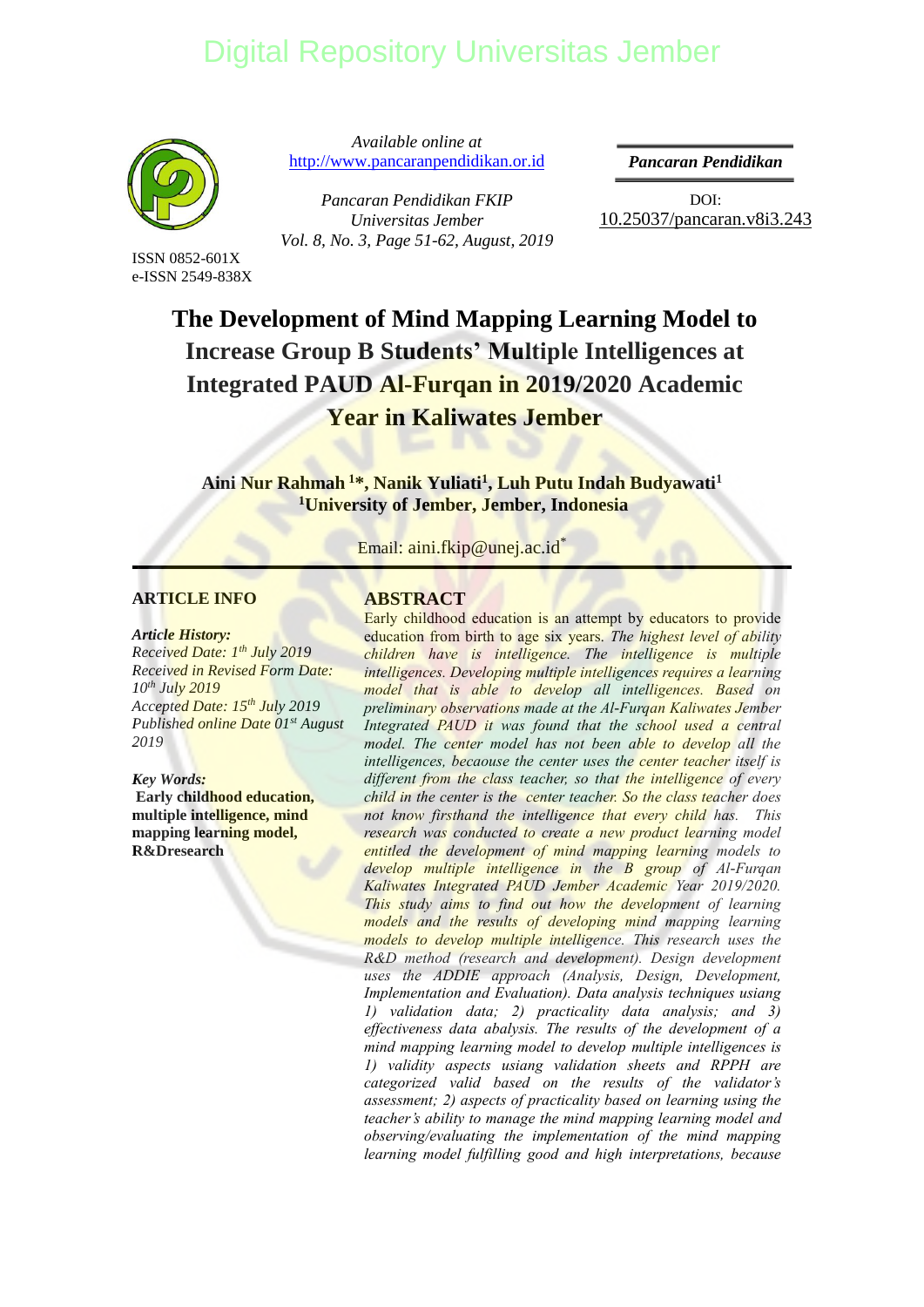*the instructor's activities are observes through the observation sheet, and then 3) aspects of the effectiveness of learning usiang the activity instrument children through 3 trials are interpreted to be very high, medium and very high, because bassed on the results of the overall average score of the child's activity and the teacher's response to the mind mapping learning model.*

**Copyright © Aini et al, 2019**, this is an open access article distributed under the terms of the Pancaran Pendidikan Journal license, which permits unrestricted use, distribution and reproduction in any medium, provided the original work is properly cited

#### **INTRODUCTION**

Early childhood is children aged 0-6 years which is called the golden age (golden [age\), which at that age children have a lot of potential to be developed. All the potentia](http://repository.unej.ac.id/)l of early childhood should be worth getting an appropriate education to individual existence. The statement in accordance with the opinion Sujiono stating that early age children are the future generation that has the potential to grow and develop optimally, the education provided must be decent and in accordance with the otherness of the individual (Sujiono, 2010: 2).

The education provided in early childhood are able to develop capabilities, because at an early age one of the highest levels of intelligence capabilities. Intelligence is a high skill level possessed by humans, especially early childhood (Sujiono, 2010: 48). Intelligence is a high skill level possessed by humans, especially early childhood (Sujiono, 2010: 48). The level of intelligence will help your children deal with problems that arise in life. Early childhood has a different intelligence although there is one intelligence highlighted. This intelligence will be better if it was developed as early as possible by providing stimulation to his senses fifth. Intelligence for Gardner cited by (Sujiono, 2010: 48) did not look at human intelligence based on scores alone and not one that can be seen or counted, but the size of the capabilities described as follows. (1) the ability to solve problems; (2) the ability to generate new problems to be solved; (3) the ability to create something or reward for one's culture. This intelligence is called multiple intelligence.

According to Garner in (Sujiono, 2010: 49) Intelligence plural (multiple intelligence) is a descriptive assessment see how people use their intelligence to solve problems and produce sesustu. The plural aspects of intelligence consists of; linguistic, logical-mathematical intelligence, visual-spatial intelligence, kinesthetic intelligence, musical intelligence, interpersonal intelligence, intrapersonal intelligence, naturalistic intelligence and spiritual intelligence (Sujiono, 2010: 55-64). To develop the required nine multiple intelligence learning model. The learning model is a design or designs that describes the process of breakdown and the creation of environmental situations that allow children to interact in learning, so that there is a change or development in children (Mutiah, 2010)

Based on the results of preliminary observations, it was found that the use of early childhood learning models Integrated Al-Furqan the model centers. There are six centers were used, namely; preparation centers, centers beams, natural materials centers, art centers, centers of MPB (Main Role Large) and MPK (Main Small Role), as well as centers IMTAQ (Iman and Taqwa). Each center with different teachers, teacher centers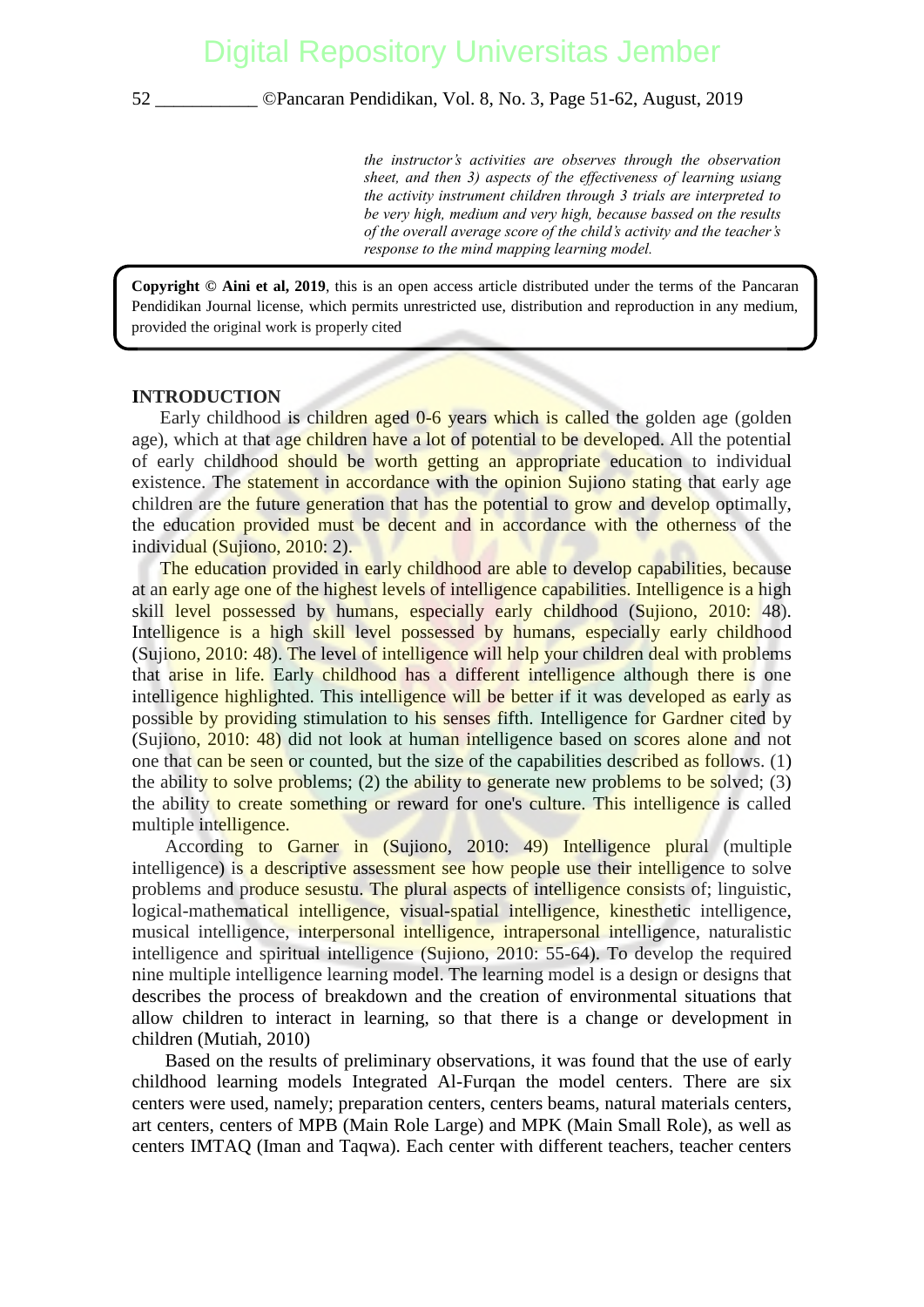### *Aini: The Development of Mind Mapping Learning Model to ... \_\_\_\_\_\_\_\_\_\_\_\_\_\_\_\_* 53

focus only on what is in the center. Suppose that in preparation centers are the focus of the center is related to the preparation of literacy. Teacher centers are reporting development of a child at the classroom teacher. The class teachers receive a progress report or assessment of teacher centers, so that classroom teachers do not see firsthand intelligence of children in each center.

*Mind Map*(A mind map) is a model that is designed to assist students in the learning process, store information such as the subject matter is received by the students during the learning and help students prepare cores importance of the subject matter in the form of maps, graphs and symbols so students more easily remember the lesson (Syria, 2015: 185). Mind maps can help the child to classify the information obtained [and poured in a paper by combining the branches through writing and colorful images](http://repository.unej.ac.id/). So the researchers are interested in making modifications to a mind map as a model of learning to develop multiple intelligences

Mind Mapping learning model is a model of learning that develop multiple intelligences. This model is modified from centers of learning models, where the model learning centers of learning approaches, at any learning process is carried out in a circle, from beginning to end the activities carried out in the circle as a foothold before and after play (Mutiah, 2010: 133). Model centers performed at each grade and moving every day, so in one day students can only be in one place centers. Therefore Mind Mapping learning model has a different innovation centers learning model which is a technique to record information obtained and able to classify information into a mind map to develop multiple intelligences.

Based on the above problems, so researchers made an innovation to develop multiple intelligences, namely "*The Development Of Mind Mapping Learning Model To Increase Group B Students' Multiple Intelligences At Integrated Paud Al-Furqan In 2019/2020 Academic Year In Kaliwates, Jember"*

### **METHODOLOGY**

The type of research used is development research or Research and Development (R&D) to produce a product. The development model used is the addition of ADDIE which stands for Analysis, Design, Development, Implementation and Evaluation. This model was developed by Robert Maribe Branch

This research was carried out in PAUD Al-Furqon Integrated at Jalan WR. Supratman II No. 20 Kauman Village, Kepatihan Village, Kaliwates District, Jember Regency. The subjects of this study were children of the B3 group in the Al-Furqan Kaliwates Jember Integrated PAUD with 13 children in the B3 group. Data collection techniques used were expert validation, questionnaires, observation sheets and documentation. The data analysis technique used is expert validation, practicality, and effectiveness data analysis.

Validity data analysis is done to evaluate the validity of the product by recapitating the scores of all aspects  $(Ai)$ , indicators  $(Ii)$ , and values  $(Vii)$  for each validator, on the validation sheet with the formula:

$$
I_i = \frac{\sum_{j=1}^n V_{ji}}{n}
$$

The results obtained are then written in the appropriate table. Calculate the overall average: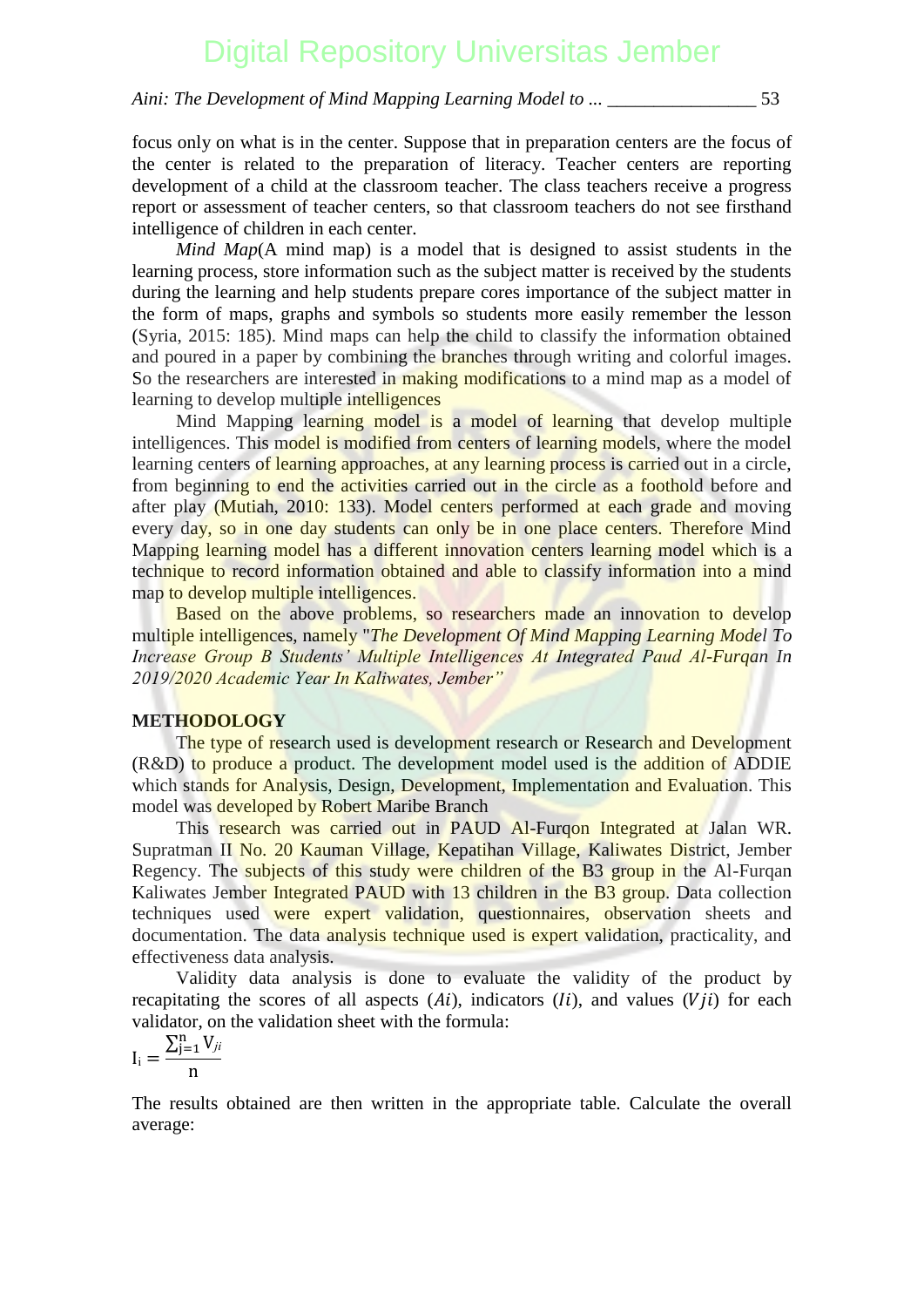$$
Va = \frac{\sum_{i=1}^{n} IA_j}{n}
$$

After making conclusions about validity based on Table 1.

Table 1. Categories of validity levels

| Mangnitude Va   | Interpretation    |
|-----------------|-------------------|
| $0 \leq Va < 1$ | Less Valid        |
| 1 < Va < 2      | Kurang Valid      |
| $2 \leq Va < 3$ | Quite Valid       |
| $3 \leq Va < 4$ | Valid             |
| $Va=4$          | <b>Very Valid</b> |

Practicality data analysis is data that illustrates the implementation of learning [activities using mind mapping learning model instruments. The following are activities](http://repository.unej.ac.id/) to analyze the practicality of observational data, namely recapitulation of observational data on learning outcomes with a mind mapping learning model into a table that contains: aspects (Ai), indicators (ii), and values (Pii) for 8 meetings, determine the average the average value of the results for each aspect of observation using the formula.

$$
A_i = \frac{\sum_{j=1}^m I_{ji}}{m}
$$

The results obtained are written in the appropriate table column. Determine the IO value or the total average value of the average value for all aspects with the formula.

$$
IO = \frac{\sum_{i=1}^{n} A_i}{n}
$$

Based on the OI values obtained, the level of practicality and feasibility of the media can be accepted from the scale agreed in the following table.

| Table 2. Categories of Workability Levels |                 |
|-------------------------------------------|-----------------|
| Mangnitude IO                             | Interpretation  |
| $0 \leq$ IO <1                            | <b>Very Low</b> |
| $1 \leq IO < 2$                           | Low             |
| $2 \leq I_0 < 3$                          | 1s              |
| $3 \leq$ IO <4                            | High            |
| $IO=4$                                    | Very High       |

Source: Hobri (2010: 54-56)

Analysis of product effectiveness data is needed by three indicators, namely children's activities, teacher responses, and the ability of teachers to manage the learning model. Data Analysis of Observation Results of Children's Activities were analyzed using the following steps. Assessment of learning outcomes by using mind mapping learning models to develop multiple intelligences in children. Data obtained from observations, analyzed by collecting individual children (Masyud, 2016: 341). Following calculations calculation of children's learning outcomes.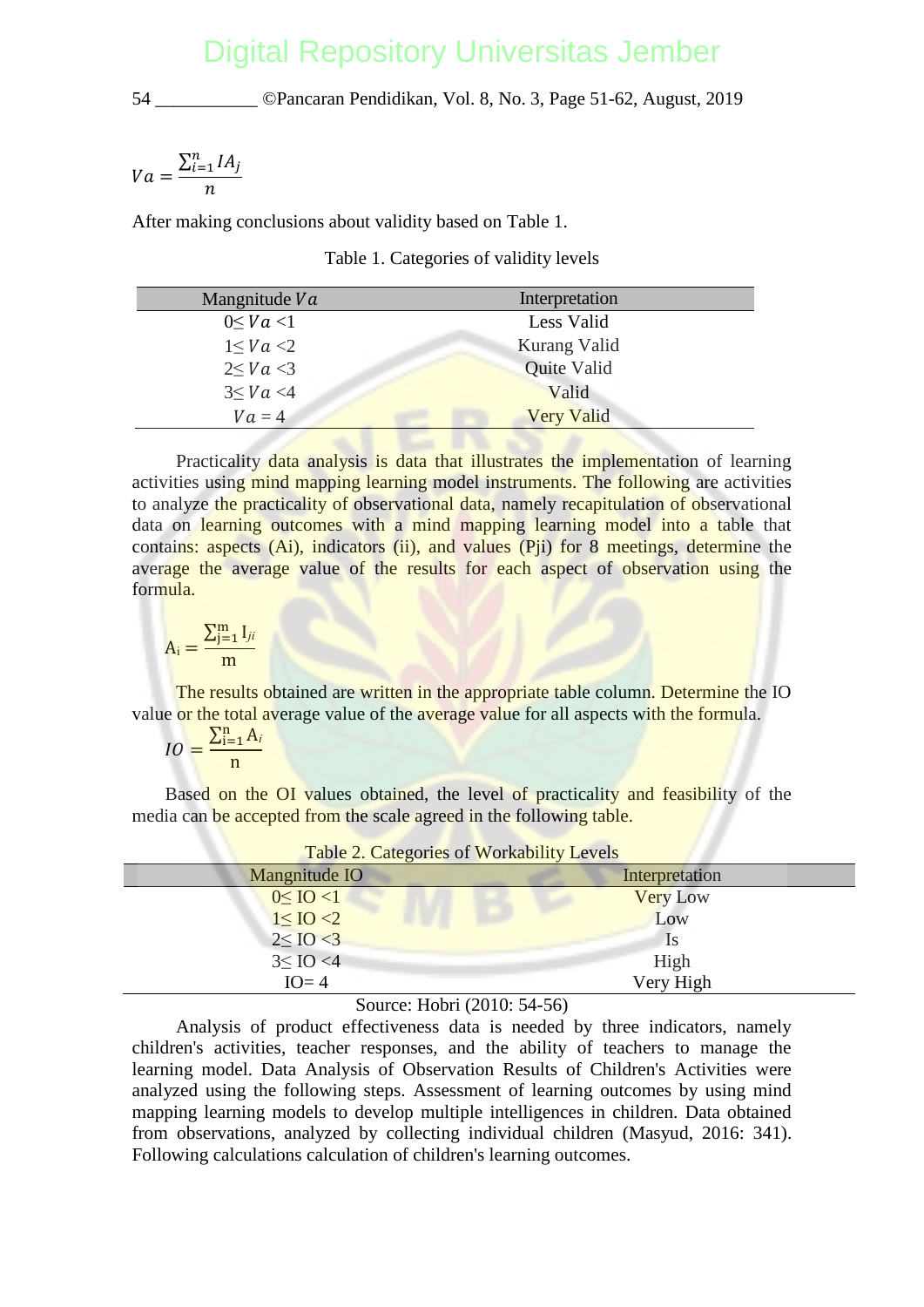*Aini: The Development of Mind Mapping Learning Model to ... \_\_\_\_\_\_\_\_\_\_\_\_\_\_\_\_* 55

$$
pi = \frac{\Sigma srt}{\Sigma s i} \times 100
$$

Overall class data is obtained by calculating the overall average value (Masyhud, 2016: 343) using the following formula:

$$
pk = \frac{\Sigma s r t k}{\Sigma s i k} \times 100
$$

The level of competency approval shows the percentage of students on the basic material determined on the basic competencies that have been set. Criteria for [completeness of student learning is the minimum score which is ranked 60 and the](http://repository.unej.ac.id/) maximum score of 100. The following score intervals in determining the level of mastery of students.

| Table 3. Level of student mastery |                  |  |
|-----------------------------------|------------------|--|
| Mangnitude Va                     | Interpretation   |  |
| $0 \leq TPS < 40$                 | <b>Very Low</b>  |  |
| $40 \leq TPS < 60$                | Low              |  |
| $60 \le TPS < 75$                 | <sup>1</sup> S   |  |
| $75 \leq TPS < 90$                | High             |  |
| $90 \le TPS < 100$                | <b>Very High</b> |  |
|                                   |                  |  |

Source: Hobri (2010:58)

Analysis of teacher responses to learning. Teacher response data obtained from questionnaire / questionnaire assistance were analyzed and presented. How to receive teacher questionnaire data by making a list of questions asked to the teacher. Selection criteria are approved, the learning model is applied, if it meets several requirements, namely 1) learning that is followed by at least 80% of children who are able to achieve a minimum score of 60 (maximum score of 100) based on a test of given learning outcomes, 2) planning the ability of teachers that support learning minimally good. Positive responses received by teachers at least 80% response to a maximum of 100%. Diana (in Hidayati, 2017: 59) said that the percentage of teachers can be analyzed using formulas.

$$
IO = \frac{\sum_{i=1}^{n} A_i}{n}
$$

The results of teacher response calculations are then written in the appropriate table and referred to on the interval scale.

| Percentage $\gamma$ (%)                   | Interpretation |
|-------------------------------------------|----------------|
| $0 \leq TPS < 40$                         | Very Good      |
| $40 \leq TPS < 60$                        | Well           |
| $60 \leq TPS < 75$                        | Enough         |
| 75 <tps <90<="" th=""><th>Less</th></tps> | Less           |
| 90 < TPS < 100                            | Very Poor      |

Table 4.Category of Teacher Response Levels

Source: Sukardi (Hidayati, 2017: 60)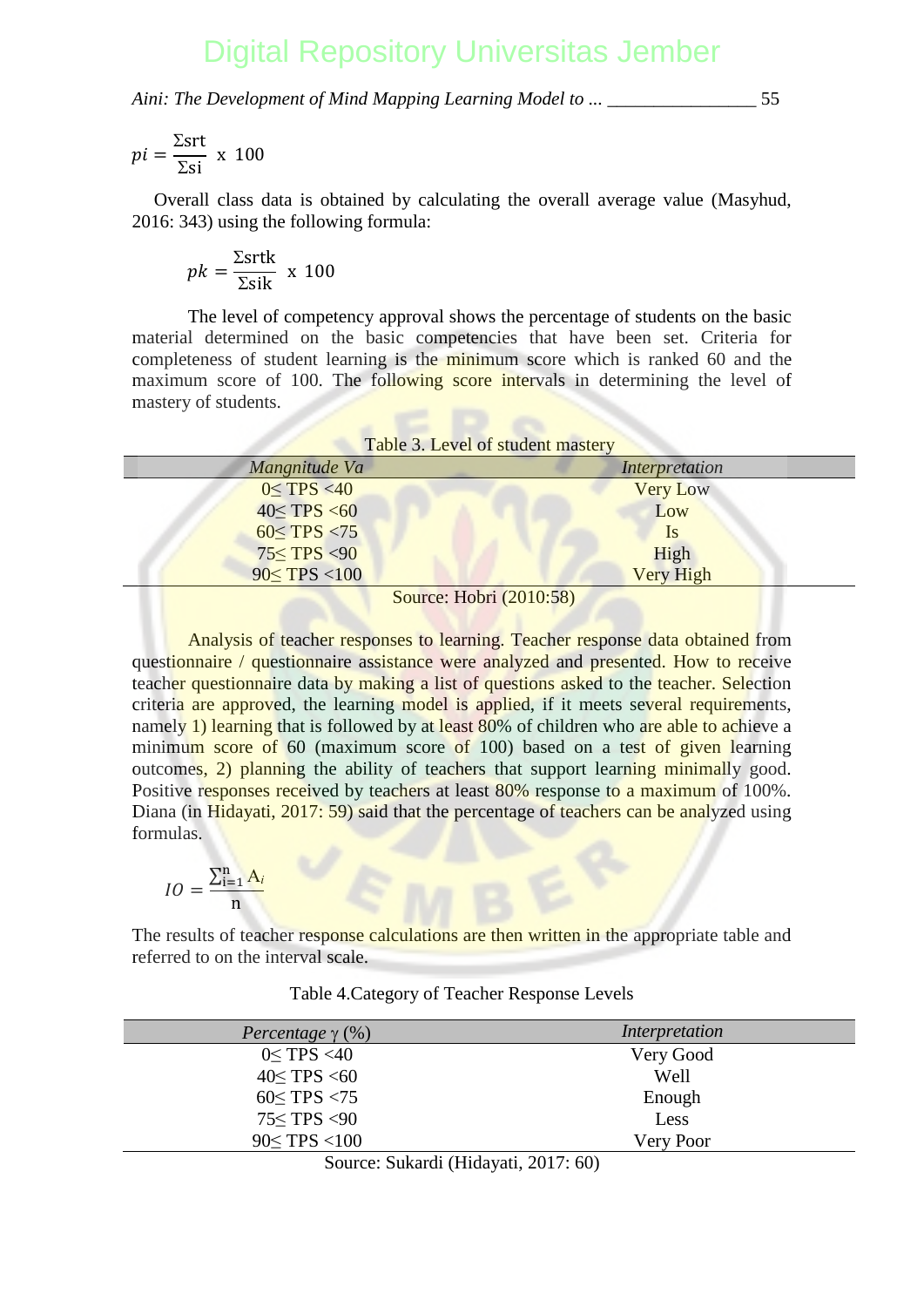Data on the results of evaluating the ability of teachers in the learning model that is implemented by finding the category values from several aspects given by observers for 8 learning plans. Activities undertaken to analyze data.

- a. Recapitulate the results of the assessment for a table that contains: aspects (aj) and criteria (ki) for 8 lesson plans.
- b. Look for the category value (NK) of the average criterion value (NKRi) in each aspect of Assessment by formula.

$$
NK_j = \frac{\sum_{i=l}^{n} NRK_{ij}}{n}
$$

c. Search for NKG by searching for the average value of a category with a formula. NKG  $= \frac{\sum_{i=l}^{m} NK_j}{\sum_{i=l}^{m} K_i}$ 

```
\overline{m}
```
d. Looking NKG by finding the mean value of the category with formula NKG  $=\frac{\sum_{i=1}^{m}NK_i}{N}$ 

$$
NKG = \frac{m}{m}
$$

Furthermore, the average value of the category (NKG) is referred to at invterval determining the level of teachers' ability to manage learning with the following model.

| The amount NKG  | Interpretation                                           |
|-----------------|----------------------------------------------------------|
| $1 \le NKG < 2$ | Not good                                                 |
| $2 \le NKG < 3$ | Not good                                                 |
| $3 \le NKG < 4$ | Pretty good                                              |
| $4 \le NKG < 5$ | Well                                                     |
| $NKG = 5$       | Very good                                                |
|                 | $\text{Source} \cdot (\text{Hohri} \cdot 2009 \cdot 92)$ |

#### Table 5.Value Capability Teachers

Source: (Hobri: 2009: 92)

### **RESULT AND DISCUSSION**

Research products developed is through the syntax learning model *mind mapping*  [and the necessary learning tools in the development tests that RPPH. This discussion](http://repository.unej.ac.id/) elaborates on the achievement of the relevant aspects of product quality criteria have been developed. The aspect consists of the aspect of validity, practicality and effectiveness. Product is feasible if it meets three criteria. The study included research and development (research and development).

The development of research used to develop multiple intelligences of children in group B Integrated ECD Al-Furqan Kaliwates Jember. Development model used is the approach ADDIE (Analysis, Design, Development, Implementation and Evaluation).

First, the analysis phase aims to analyze the state of what should be analyzed related to needs analysis, curriculum and character of students. The results of a needs analysis consists of 1) The condition of human resources in early childhood Integrated Al-Furqan very well can be seen from the number of students and number of teachers at the school. Group B or D hall consists of 82 children and the number of teachers and staff consists of 47 people; 2) learning model used Integrated ECD Al-Furqan ie using model centers. There are six centers were used that consists of a beam centers, art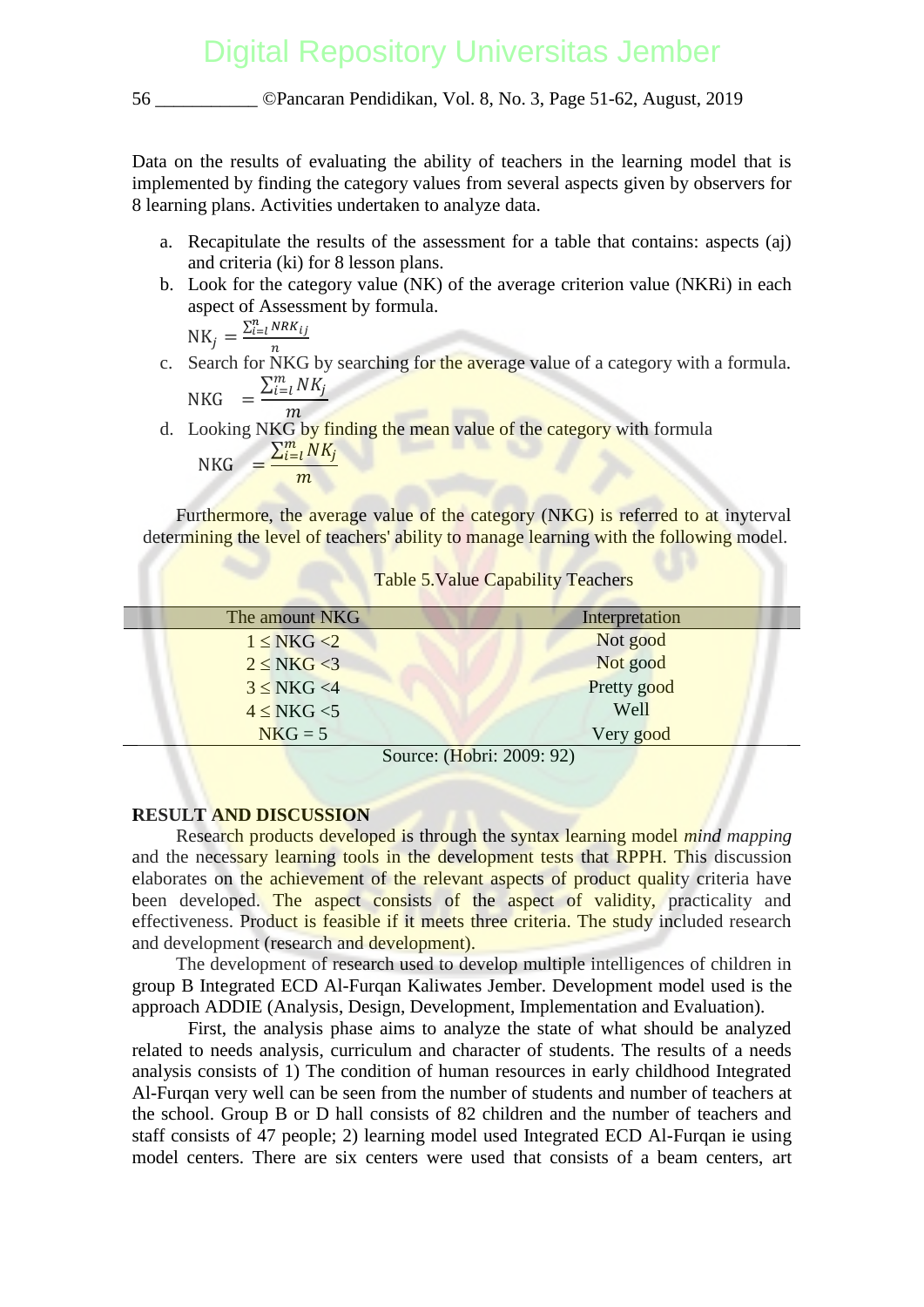*Aini: The Development of Mind Mapping Learning Model to ... \_\_\_\_\_\_\_\_\_\_\_\_\_\_\_\_* 57

centers, centers of MPB (Main roles Large), MPK (Main Small Role), IMTAQ centers, and centers of centers of natural materials; 3) Means and infrastructure in Al-Furqan Integrated ECD very adequate ranging from indoor and outdoor facilities. Indoor means comprises means beam centers, art centers, centers of MPB (Main roles Large), MPK (Main Small Role), IMTAQ centers, and centers centers of natural materials. Means outdoor consists of super slide, plank, swing, ladder compound, the chain bridge shake, combs, cobwebs, carousel etc.

The results of the analysis of the curriculum consists of; 1) The curriculum used is the curriculum in 2013 that some of the curriculum is tailored to the needs of the school. Basic Competency (KD) that is used to develop the six aspects of the development, [when viewed from the six aspects in which there are eight multiple intelligences. So the](http://repository.unej.ac.id/) basic competencies that already exist can be added to develop multiple intelligence; 2) The theme used in the first semester of that school theme, digestive system, ants, dragonflies, cassava, and pilgrimage. Each theme is used has a span of two weeks and on Friday in the second week held the summit theme; 3) Penenlitian that researchers do use the material about the ants. The content of the material consists of material about the types of ants, ant colony, cycle ant, ant food, shelter ant, body parts of ants, and the ants song lyrics; 4) Basic competencies are used for two weeks, namelydemonstrate proficiency in expressive (express language in verbal and non-verbal), demonstrated literacy skills early in various forms of work, familiar with a variety of works and art activities, resolve everyday problems creatively, presenting various works related to the natural environment (animals, plants, weather, soil, water, rocks, etc.) in the form of pictures, telling stories, singing, and gestures, deliver on what and how the objects around a familiar (name, color, shape, size, pattern, nature, sound, texture, function, and other features) through these products, use of limbs for gross and fine motor development, recognizing the needs, desires, and interests themselves, shows the work and activities of art using various media, and memiliki behavior that reflects the attitude of caring and willing to help if asked to help, knowing the various works and art activities; 5)The formulation of the learning achievement indicators taken from the characteristic of each intelligence are formulated, namely anak able to convey the work of mind mapping orally with either (Linguistic), children are able to write key words from each chapter on mind mapping (Linguistic), children are able to choose a lot of vocabulary (Linguistic), the child is able to hum or sing in accordance with the lyrics written (Musical Intelligence), the child is able to classify of each function and the relationship (Intelligence Mathematical Logic), the child is able to create an image as illustrated in mind (Intelligence Visual Spatial), the child is able to create works of ingredients has been provided (Kinesthetic Intelligence), children are able to cut out pictures and paste with the right (Kinesthetic Intelligence), children are able to cooperate in determining the activities to be selected with the group (Interpersonal Intelligence),children are able to communicate the activities to be carried out with the group well (Interpersonal Intelligence), the child is able to determine the interest that will be done on the activities of the mind mapping (Intrapersonal intelligence), and the child is able to be creative with natural materials (dried leaves) (Intelligence Naturalistic).

The results of the analysis of the character of students, namely; 1) keminatan and your child's favorite activities. Based on the results of interviews that researchers do in school Integrated ECD Al-Furqan in hall D grade teacher group learners B3 that character when seen from a child keminatan level that have a high curiosity megenai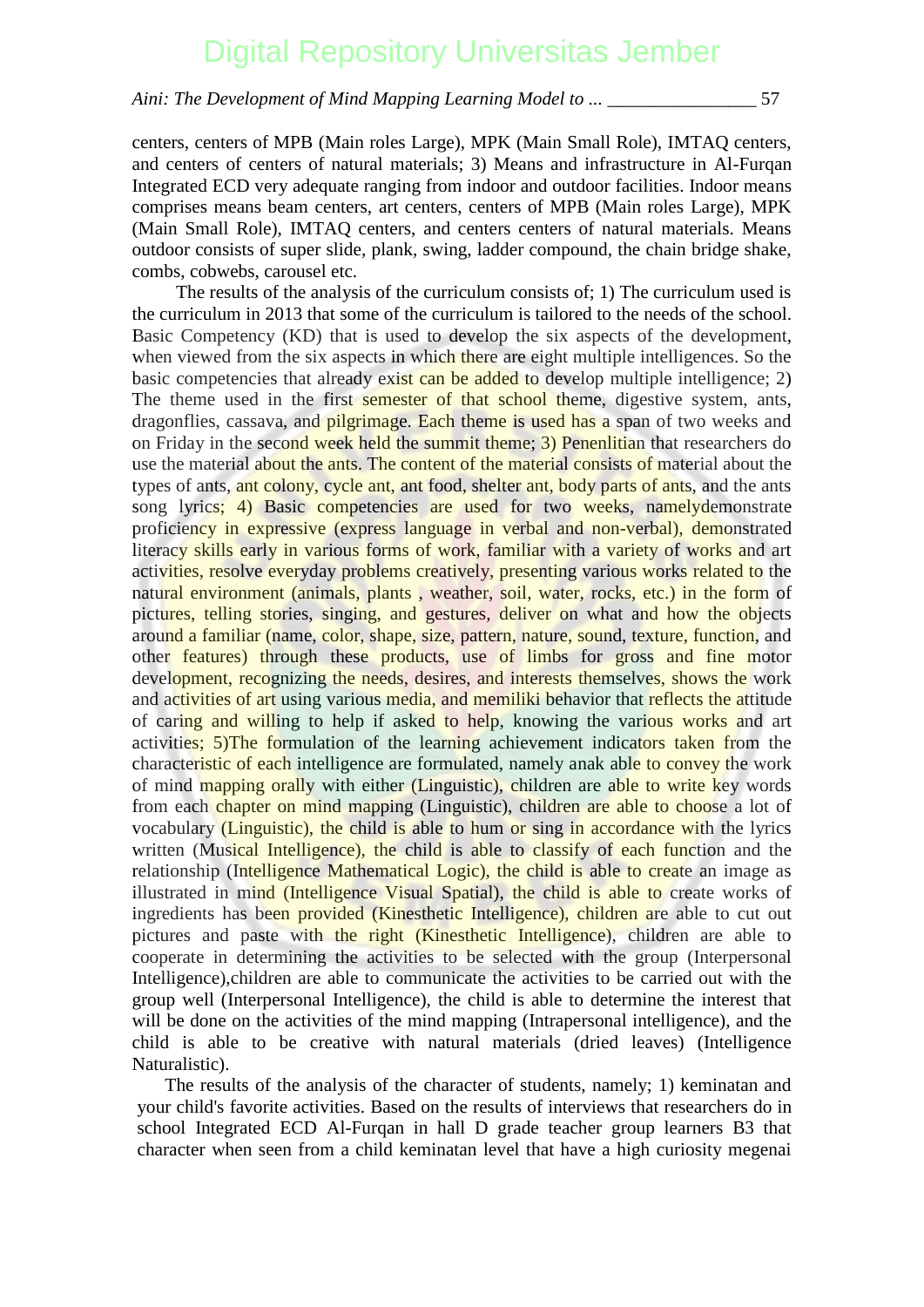new things fun. Examples of information boards made by the teacher raises the attractiveness of the child, but there are still some children who can not read fluently. There are seven children who can read fluently, four children read syllables, and two children learn syllables. But children still can not read have a high curiosity towards an information board that resembles a mind mapping made by the teacher. Teachers at B3 group said that the rate of children in mind mapping keminatan of 80%. Characters learners can also be seen from the activities preferred by children in group B3 is an enjoyable activity like new things; 2) Academic ability for each individual there kemiripa of every child, because basically all academic achievement at the age of 5-6 years the same goal.

Second, the design stage or the design is the design process before researchers [design a mind mapping learning model with pass 1\) selection of models; 2\) the](http://repository.unej.ac.id/) selection of formats;  $3$ ) a preliminary draft. Selection of learning models were conducted to determine the learning model that will be made based on a needs analysis, curriculum analysis and character analaisis learners. At this stage of the selection of this model designed models can develop multiple intelligences. Selection of the model can perform the following steps: a) look for a suitable reference models for early childhood and can develop multiple intelligences; b) determining the learning model that will be developed; c) specified models will be designed back by adjusting the needs analysis, curriculum, character learners, as well as the achievement level standards development 5-6 years old. associated with indicators of multiple intelligences; d) the model has been determined that mind mapping learning model to develop multiple intelligences.

Selection of learning model format to develop multiple intelligences B age group 5-6 years. Selection format for mind mapping learning model using manila paper and provide a wide range of materials to make mind mapping.

Advantages of mind mapping learning model has distinctive from other learning models that can develop eight intelligences or multiple intelligences. This model can be an alternative teacher or educator in learning enthusiasm that can attract children to learn and facilitate the child to understand the subject of learning, because it uses a variety of materials that are used to study the mind map.

Lesson Plan Format Daily (RPPH) adjusted to the curriculum in 2013, there are core competencies (KI), Basic Competency (KD), the focus of achievement indicators nasing their multiple intelligences, learning objectives, teaching methods, media / learning resources, and measures activities. Learning activity consists of 3 parts: opening activities, core activities and closing activity.

The initial design is designing the development of mind mapping learning model to develop multiple intelligences. The initial design is the syntax of mind mapping learning model that consists of 1) Delivering material, 2) Visualizing Mind Mapping, 3) Organizing sisiwa into several groups, 4) Make the first mind mapping section, 5)Make mind mapping the second part, 6) make mind mapping third part, 7) make mind mapping fourth section, 8) make mind mapping fifth section, 9) make mind mapping sixth section, and 10) make mind mapping seventh section. Here is a chart syntax mind mapping learning model.

At this stage of development aimed at the development or testing of products that have been designed. The development phase consists of three activities, namely the assessment of the experts or validation, revision test validation and development of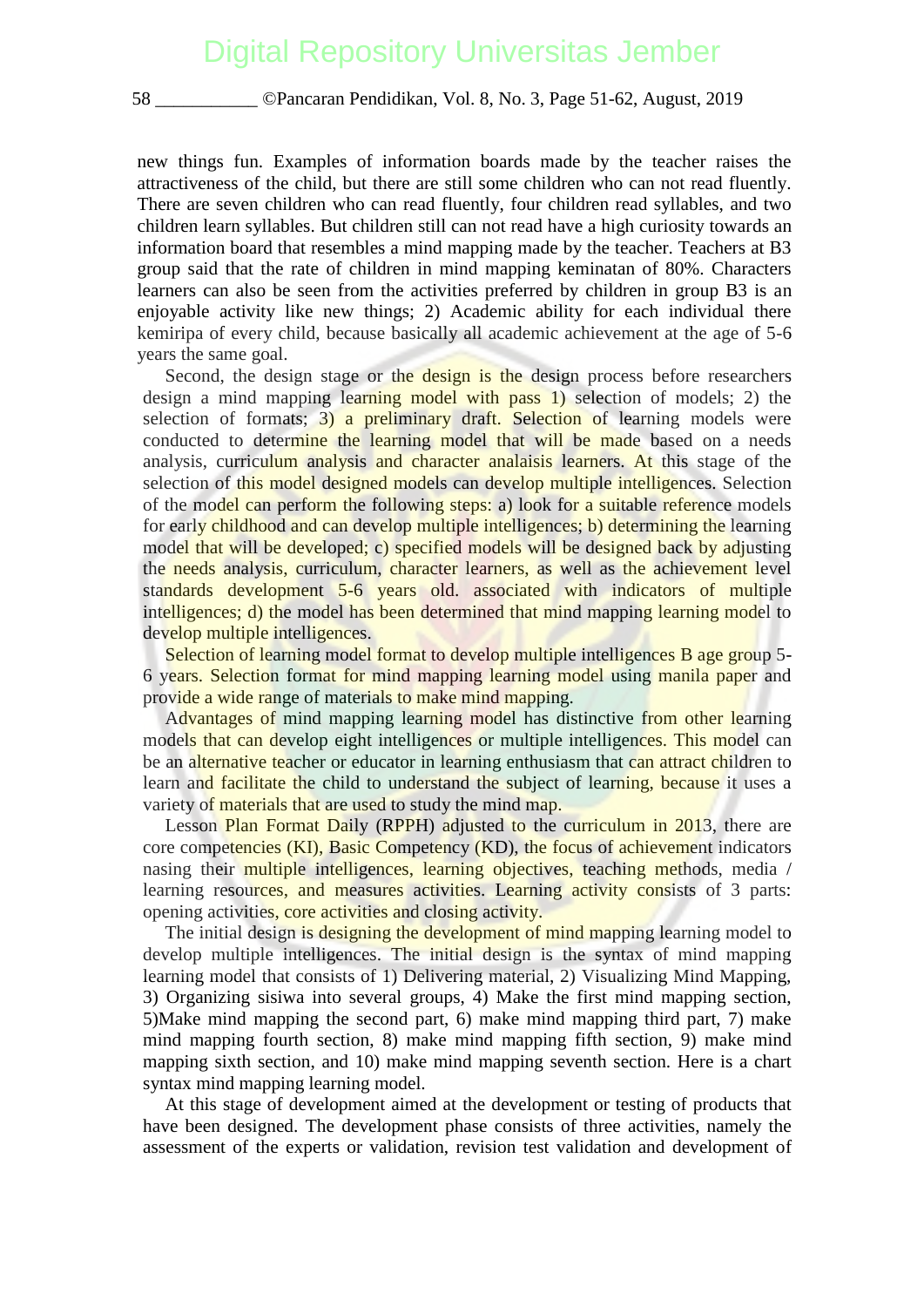*Aini: The Development of Mind Mapping Learning Model to ... \_\_\_\_\_\_\_\_\_\_\_\_\_\_\_\_* 59

learning tools that lesson plan (RPPH), media and learning materials. The first assessment of the expert or expert validation conducted by two experts and meet the criteria of very valid. Validation consists of validation and validation RPPH contents. Total score given to the validator 1 to the validation of the content is obtained with an average score of 4:42, while the second validator average score 4:47. The overall results of the two validators terdebut obtained an average score of 4:22, wherebased on the criteria of validity of the contents of mind mapping learning model in studies conducted have valid criteria.

Total score given to the validator 1 to the validation of RPPH obtained with an average score of 45, while the second validator average score of 46. The overall results of the second validator obtained an average score of 4:57, which is based on the criteria of validity in the validation instrument RPPH in studies have valid criteria.

Second, the revision after a validation test of mind mapping learning model. [Pursuant expert judgments summarized above, mind mapping learning model may be](http://repository.unej.ac.id/) valid but require some revis and Daily Lesson Plan (RPPH) as valid with no revisions. This revision can be used as a reference in the improvement of mind mapping learning model to develop multiple intelligences. Here is a table learning model improvement.

Third, the development of learning tools that lesson plan (RPPH), media and learning materials. Making the daily lesson plan tailored to the characteristics of the multiple intelligences that have been adapted to the Achievement Level Standards Development (STPPA). Daily Lesson Plan that was developed based on multiple intelligences. Implementation of this research was conducted three meetings with the allocation of time 180 minutes. Learning media is everything that is used to stimulate the learning process to interest children in learning. Learning media in this research that uses visual media to convey information picture book about ants to child and mind mapping example. In the normal child mind mapping media used are:

- 1) ATK, color pencil, color markers
- 2) Ingredients mind mapping:
	- manila paper
	- Print pictures of the food ants
	- **Print pictures ant**
	- Print pictures ant cycle
	- Print pictures ant body parts
	- Print images dwelling ants
	- Dried leaves (to make ant)
	- Folding paper
	- colored folio
	- Scissor
	- Paper glue

Learning materials is a form of teaching materials to learn the child to achieve learning objectives have been determined. Instructional material used in this study is the material about the ants.

In the implementation phase aimed at the application of mind mapping learning model or activity of the product. In the implementation phase is done 3 times the first development tests conducted a meeting on a small scale, the development tests conducted a meeting with a large scale and the third development test conducted one meeting on a large scale. This implementation consists of the application of the pembeljaran and observation sheets teacher's ability to manage the learning model of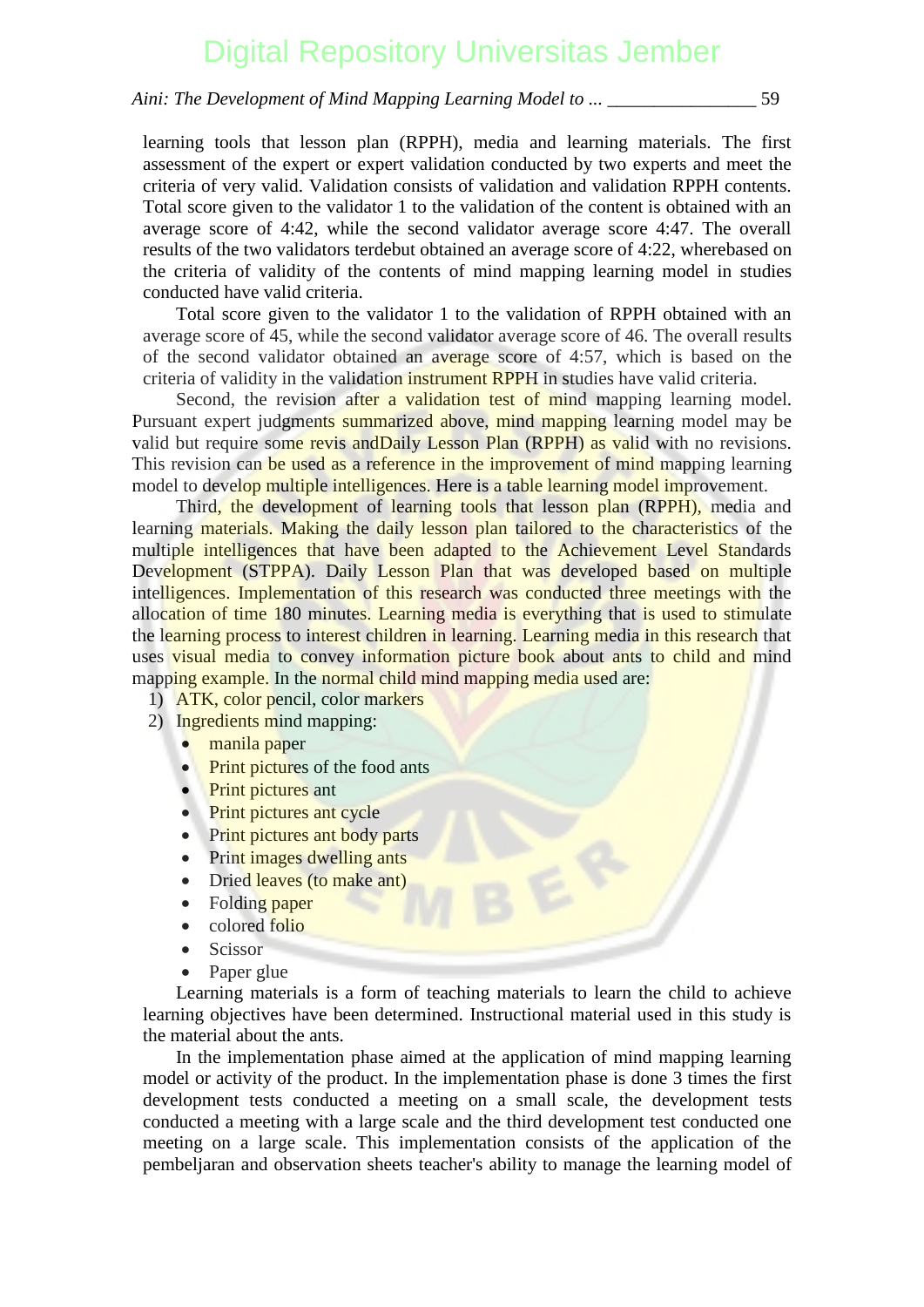mind mapping and observation / assessment keterlaksanaan mind mapping learning model as well as the activities of the child's activity.

The results of the analysis of the ability of teachers to manage mind mapping learning model. These observations were made in early childhood Integrated Al-Furqan Jember three times the outcome of the meeting. Where based recapitulation ability of teachers to manage the mind mapping learning model obtained an average score of 4.6, where berdasrarkan category of level of ability in research have met good interpretation.

Results of an observational analysis / assessment keterlaksanaan mind mapping learning model. These observations were made in early childhood Integrated Al-Furqan Jember three times the outcome of the meeting. Where based on the observation / [assessment keterlaksanaan mind mapping learning model obtained an average score o](http://repository.unej.ac.id/)f 4:45 where by category level of enforceability in the study have met the high interpretation.

The results of the analysis of the child's activity observation. Observation of the child's activity carried out by the observers that the researcher to determine the activity of children during the learning. Researcher and observer around from one group to another group with observed the children to do an assessment of the indicators that have been planned. Researcher and observer around 2x round to see the progress of each child.

The results of the first meeting on a small scale w ith the interpretation gets 93% very high, a second meeting at a large scale interpretation gained 73.4% with moderate. and the third meeting on a large scale gained 90.7% with very high interpretation.

At the evaluation stage. The evaluation results are used to provide feedback to the user models. Revisions were made in accordance with the results of the evaluation or needs that can not be met by the new model.

### **CONCLUSION**

Based on the results of research and development can be summarized as follows: the development process of mind mapping learning model to develop multiple intelligences group B integrated ECD Al-furqan Kaliwates muddy 2019/2020 school year using **ADDIE** models developed by Robert Maribe brance consisting of analysis, design, development, implementation and evaluation, and the result of the development of the learning model of mind mapping to develop multiple intelligences consisting linguistic, musical, logical-mathematical, visual-spatial, kinesthetic, interpersonal, intrapersonal, and naturalist: 1) learning by using sheet validation learning model of mind mapping and RPPH considered valid based on assessment results validator, 2) practical aspects by learning to use the instrument teacher's ability to manage the mind mapping learning model meets the good interpretation and observation / assessment keterlaksanaan mind mapping learning model meets the high interpretation, because the teaching activities are observed through observation sheets,and then (3) aspects of the effectiveness of learning is done three times implementations using instruments to interpret the child's activity is very high, medium, and very high on mind mapping learning model.

Suggestions of development that have been implemented include: (1) sheet validation of the contents of mind mapping learning model that needs to be tested in other schools; and (2) of this research have gone through three stages: a preliminary study, research development, and assessment. In which to determine the effectiveness of the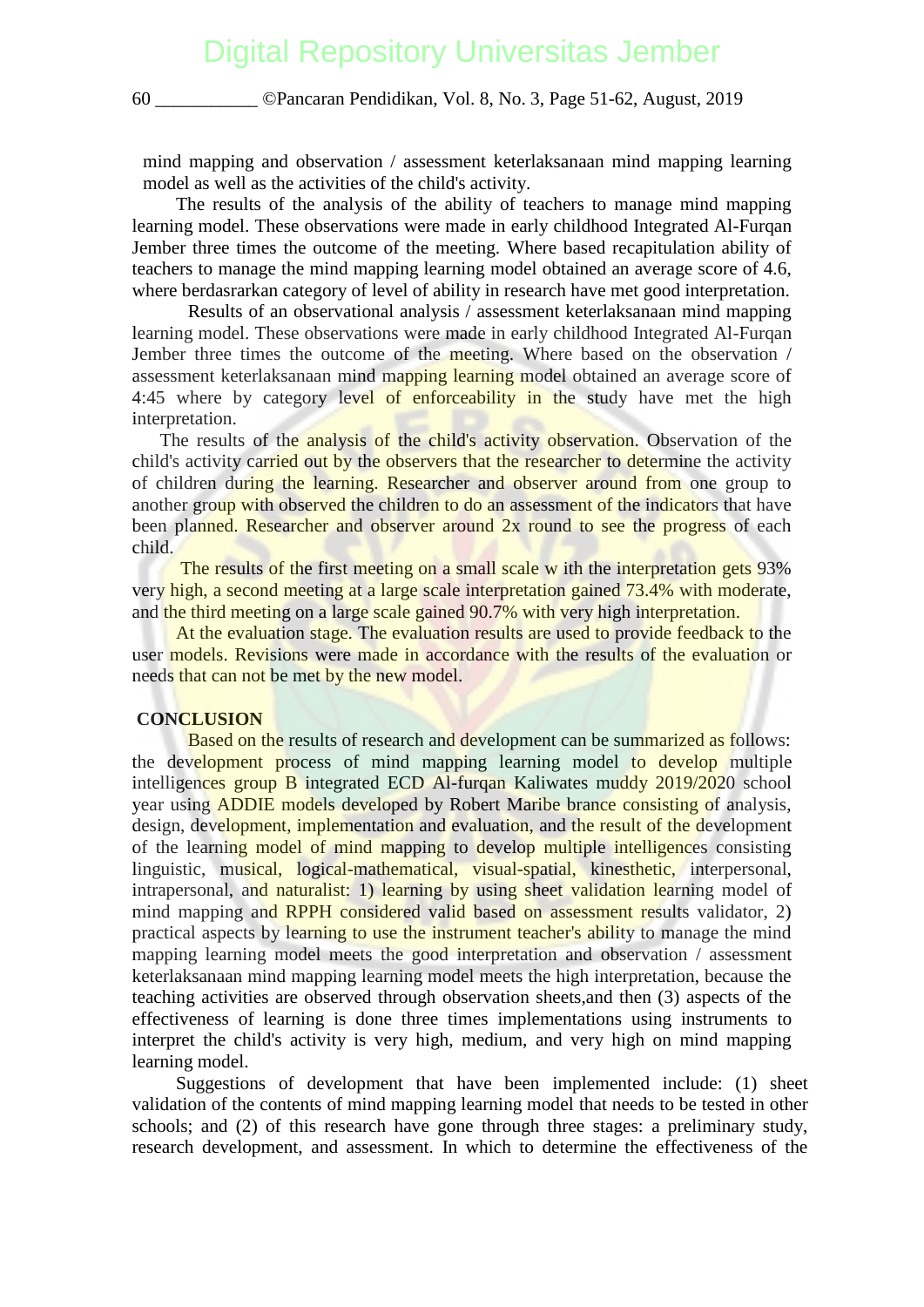*Aini: The Development of Mind Mapping Learning Model to ... \_\_\_\_\_\_\_\_\_\_\_\_\_\_\_\_* 61

application of mind mapping learning model instrument, then proceed with the development of the product.

### **REFERENCES**

- Hidayati, L. (2017). Development of the Pop-up Story Book for Language Skills Matter Wudoo Procedures for Children Group B In kindergarten ISAM Amanah Sumbersari District of Jember. Thesis. Jember: Teacher Education Degree Programs Early Childhood Education University of Jember.
- [Hobri. \(2010\). Research Methodology Development: Application On Mathematics](http://repository.unej.ac.id/) Education Research. Jember: Pena Salsabila.
- Hobri. (2009). Research Methodology Development (Application On Mathematics Education Research). Jember: Pena Salsabila.

Mutiah, D. (2010). Play in Early Childhood Psychology. Jakarta: Prenada Media Group.

Sham, ND (2015). Application of Mind Mapping Learning Model to Improve Learning Outcomes At Subject Social Sciences Grade IV SDN 54 Parepare. Publication Journal of Education, 5 (3): 185.

Sujiono, YN (2010). Creative play Based Multiple Intelligences. Jakarta: PT index.

VE